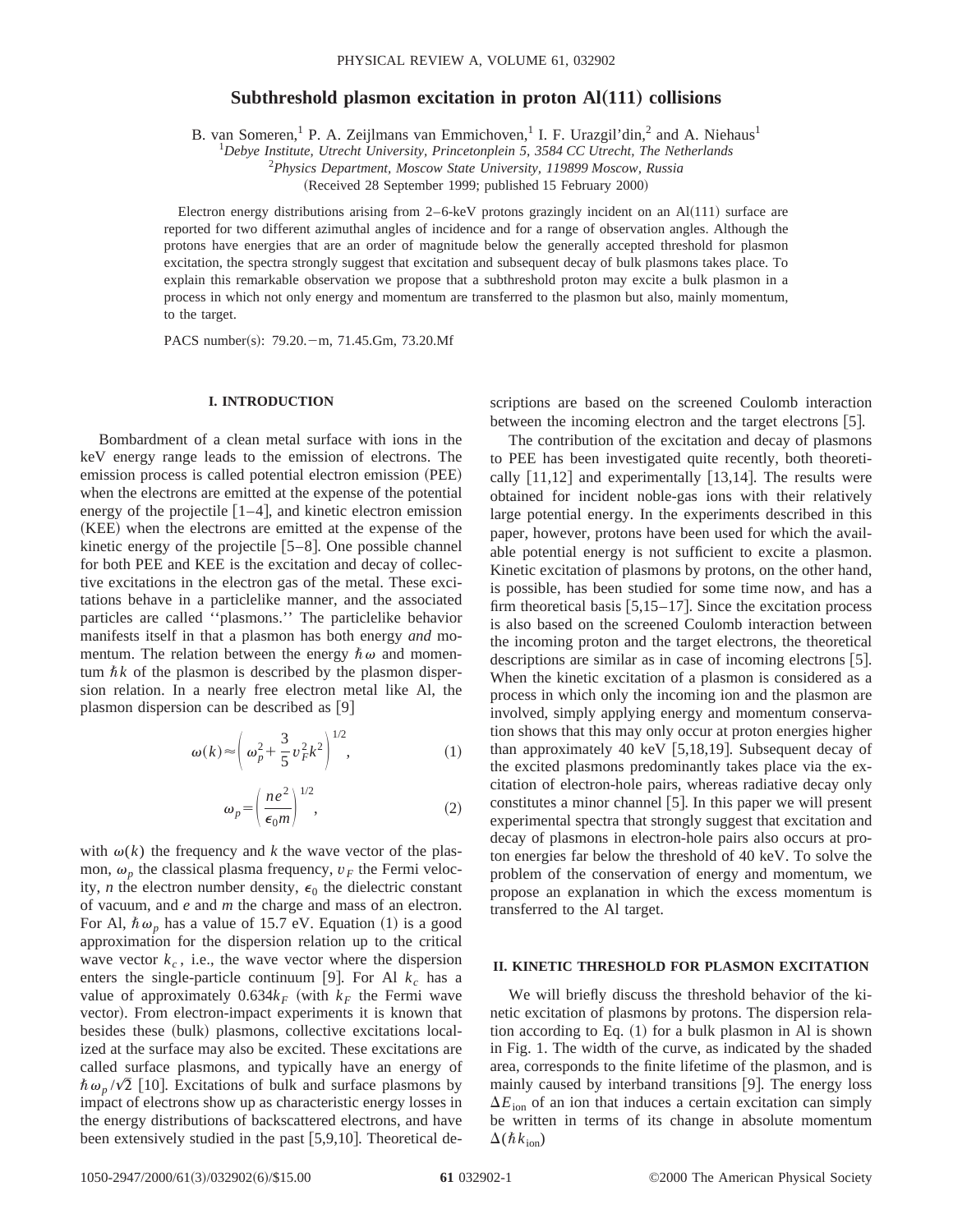

FIG. 1. Dispersion relation for a bulk plasmon in Al according to Eq.  $(1)$ , with the width of the curve indicated by the shaded area. Also shown are energy-loss functions of protons that induce an excitation in the solid, for proton energies of 2, 6, and 40 keV.  $k_c$ and  $k_F$  denote critical and Fermi wave vectors for Al, respectively. Conservation of energy and momentum implies that only protons with energies higher than 40 keV may excite bulk plasmons.

$$
\Delta E_{\text{ion}} = \frac{\hbar k_{\text{ion}}}{m_{\text{ion}}} \Delta(\hbar k_{\text{ion}}) = v_{\text{ion}} \Delta(\hbar k_{\text{ion}}) \quad (\Delta k_{\text{ion}} \ll k_{\text{ion}}),
$$
\n(3)

with  $v_{\text{ion}}$  the velocity of the incoming ion. The absolute momentum transfer is equal to the change in absolute momentum of the ion only if the ion is not deflected during the excitation process. Energy-loss functions according to Eq.  $(3)$  are shown in Fig. 1 for protons with an energy of 40 keV, and for protons with energies corresponding to the minimum and maximum energies used in our experiments. If in the excitation process only the proton and the plasmon are involved, conservation of energy and momentum implies that the energy-loss function of the ion has to intersect with the plasmon dispersion curve. For the proton energies used in our experiments this is clearly not the case; only for proton energies higher than approximately 40 keV does an intersection occur (see also Ref.  $[5]$ ). Rösler and Brauer also calculated the energy distributions of electrons emitted due to the interaction of  $60$ -keV (and higher energy) protons with an Al crystal and found rather smooth curves with high intensities at low electron energies and decreasing tails toward higher energies  $[5]$ . This electron emission is mainly caused by the excitation of single electrons via the interaction with screened protons. On top of these tails, at energies of approximately 11–12 eV, a small shoulder is visible, which is ascribed to the excitation and decay of bulk plasmons. The energy of the corresponding electrons is roughly given by  $\hbar \omega_p - \phi$ , i.e.,  $\hbar$  multiplied by the classical plasma frequency minus the work function of the crystal (for Al,  $\phi$  $\approx$  4 – 4.5 eV depending on which surface has been used [20]). A study of the derivatives of the spectra also reveals small contributions from the excitation and decay of surface plasmons [5]. These theoretical findings have also been observed experimentally  $[18,19]$ .



FIG. 2. Electron energy distribution obtained with 4-keV protons incident at  $5^{\circ}$  on Al(111) in the closest-packed direction, and measured perpendicular to the surface (solid line). The fit to the exponential-like tail, according to  $exp(E/A_1)E^{A_2}$ , with *E* the energy of the electrons and  $A_1$  and  $A_2$  fit parameters, is shown by the dashed curve. The shape of the peak is shown in the inset.

#### **III. EXPERIMENTAL APPROACH**

The experiments presented here were performed with a 2–6-keV proton beam incident on a single crystalline  $Al(111)$  target. The ions were incident on the surface at a polar angle of incidence of 5° with respect to the surface plane and at an azimuthal angle of incidence parallel to the closest-packed direction (unless stated otherwise). The ion beam has an energy spread of approximately 10–20 eV, and an angular spread of approximately 0.5°. Since a grazing angle of incidence was used, the spot size on the crystal was large (about 13 mm in the direction of the beam), and therefore acceleration of the electrons toward the analyzer could not be applied. The target was mounted in an UHV chamber with a residual gas pressure of around  $2 \times 10^{-10}$  torr, and was prepared by cycles of sputter cleaning and annealing. The electron energy spectra were taken by means of a hemispherical analyzer with an energy resolution of 3% and with a solid acceptance angle of  $7.8 \times 10^{-5}$  sr. All spectra presented were corrected for the transmission function of the analyzer. Due to stray magnetic fields of about 25 mG, the spectra are only trustworthy at electron energies above around 5 eV. Except for the spectra shown in Fig. 5, all spectra were measured in a direction normal to the surface. As an extra validity check of the Al measurements, we have also performed experiments on a  $Cu(110)$  surface. The results of one of these experiments, performed at similar experimental conditions as the experiments with  $Al(111)$ , will also be discussed. As an inset of Fig. 3, a schematic drawing of the experimental situation used in the Cu experiments is shown.

#### **IV. RESULTS**

In Fig. 2 an electron energy distribution is shown that was obtained with 4-keV protons scattering off the  $Al(111)$  surface. The dominant part of the energy distribution consists of low-energy electrons with an exponential-like tail toward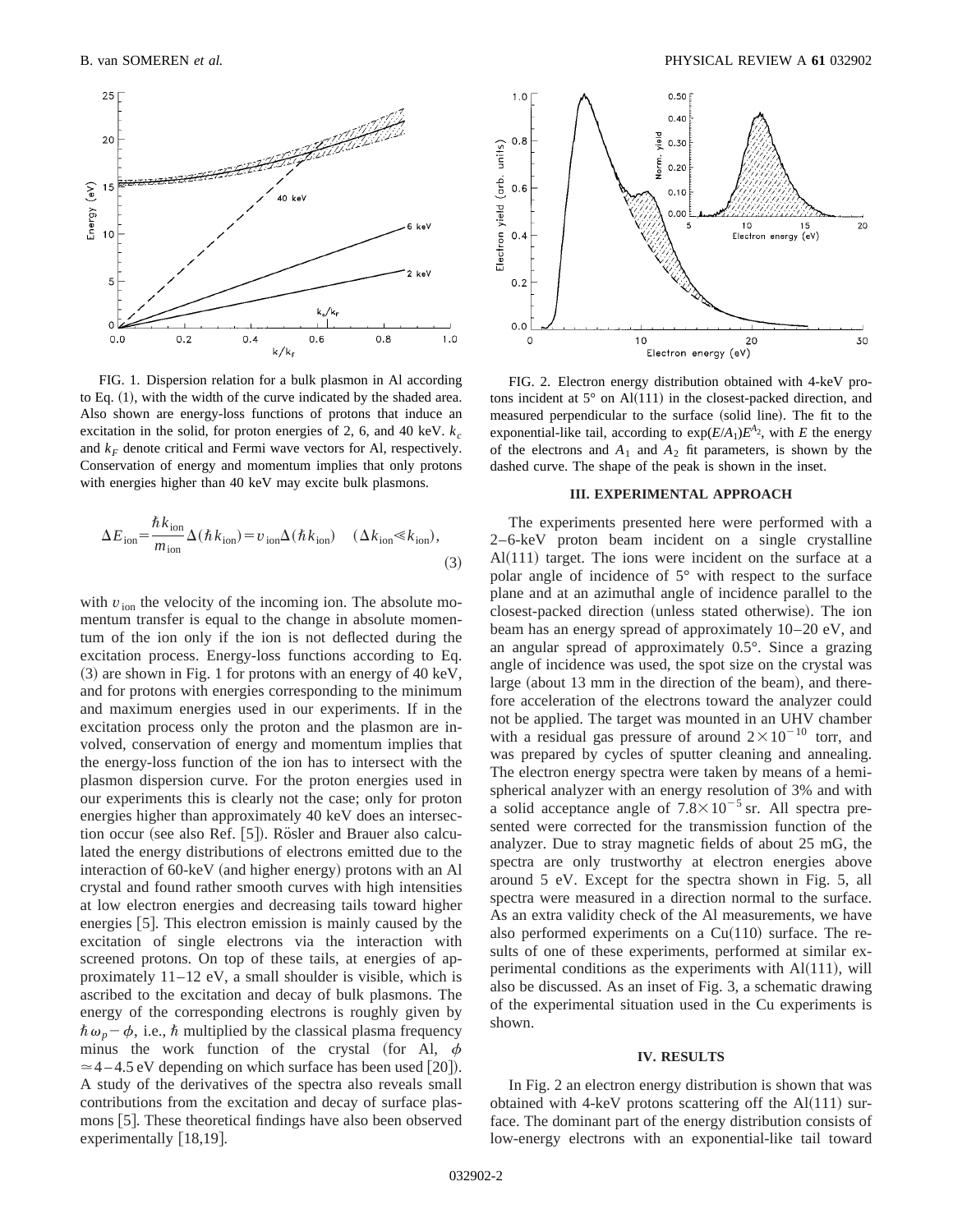higher energies. In addition, a peaklike structure is observed at energies around 11 eV. Upon application of a small voltage to the crystal, the peak shifts accordingly, thereby showing that the peak is not caused by an experimental artifact of the analyzer and that it consists of electrons emitted from the crystal itself. The shape of the peak is shown as an inset of Fig. 2, and was obtained by subtracting a fit to the exponential-like tail from the experimental spectrum, and normalizing the obtained distribution to the electron intensity at the maximum of the peak. Most of the emitted electrons have energies well within the regime of the excitations of single electrons via the interaction with the screened protons, a regime that extends up to energies of approximately 20 eV [5]. However, these excitations are expected to lead to rather smooth electron energy distributions and not to a peaklike structure at 11 eV. The energy position of this peak coincides with the energy at which the plasmon shoulder is observed in experiments, and calculations performed with higher energy protons  $[5,18,19]$ . This exact agreement in energy and the absence of any other known mechanism that could possibly lead to a peaklike structure at the observed energy strongly suggests that the peak in our experiments is also caused by the excitation and decay of bulk plasmons. This is a rather unexpected result, since the presently used energy was approximately an order of magnitude below the calculated threshold of 40 keV. To our knowledge excitation of plasmons by protons with energies of only a few keV has only been invoked in one publication before  $[21]$ , in order to explain a shoulder at the appropriate energy on top of an exponential-like background. This shoulder is much less pronounced than the peaklike structure we have observed in Fig. 2, a difference that is most probably caused by the much larger angle of incidence used in the experiments discussed in Ref. [21].

In order to further check the validity of our results, we have performed experiments with keV protons scattering off  $Cu(110)$ . Although Cu is not a nearly free-electron metal like Al, it is known that collective excitations exist: Electronenergy-loss spectroscopy has shown that electrons transmitted through a thin film of Cu may lose an energy of approximately 20 eV  $[22]$ . In Fig. 3 an electron energy distribution is shown that was obtained with 4-keV protons scattering off the  $Cu(110)$  surface at the same experimental conditions as for Fig. 2. The experimental situation is shown as an inset of the figure. Again a high intensity is observed at low electron energies with an exponential-like tail toward higher energies. Also, a peaklike structure is observed which now seems to be centered at an energy of approximately 14–15 eV. This energy is consistent with the energy of the collective excitation at 20 eV minus the work function of the surface  $((\phi$  $=4.48$  eV [20]). Again, the results strongly suggest that collective excitations, subsequently decaying in single-electronhole pairs, are produced by keV protons scattering off a single-crystal surface.

The question now arises, what is the real kinetic energy threshold for plasmon excitation by protons? We have therefore performed a series of experiments on  $Al(111)$ , in which the electron energy distributions were measured as a function of the proton energy. The results, i.e., the peaklike structures



FIG. 3. Electron energy distribution obtained with 4-keV protons incident at  $5^{\circ}$  on Cu(110) in the closest-packed direction, and measured perpendicular to the surface. A schematic drawing of the experimental situation is shown as an inset of the figure.

obtained by subtraction of the exponential-like tails as well as their integrated intensities, are shown in Fig. 4. The peak intensity clearly decreases with proton energy, leading to a threshold at an energy of approximately 2 keV. Also, the shape of the peaklike structure changes: With increasing proton energy the width becomes larger and the maximum shifts to higher energies. For 6-keV protons an additional structure at higher energies (ranging from approximately 15 to  $20 eV$ ) seems to appear. The general trends of these phenomena are realistic, and are not just caused by the subtraction procedure, since they are even visible in the raw spectra. They suggest that with increasing proton energy plasmons with higher momenta are excited. We presently do not understand the origin of the additional higher-energy structure for 6-keV protons and whether or not it can be understood in terms of



FIG. 4. Shapes of the peaklike structures for five different proton energies, obtained by subtraction of fitted exponential-like tails from experimental spectra (similar as discussed for Fig. 2). The experimental conditions were the same as the ones for Fig. 2. In the inset, the integrated intensity is shown as a function of the proton energy.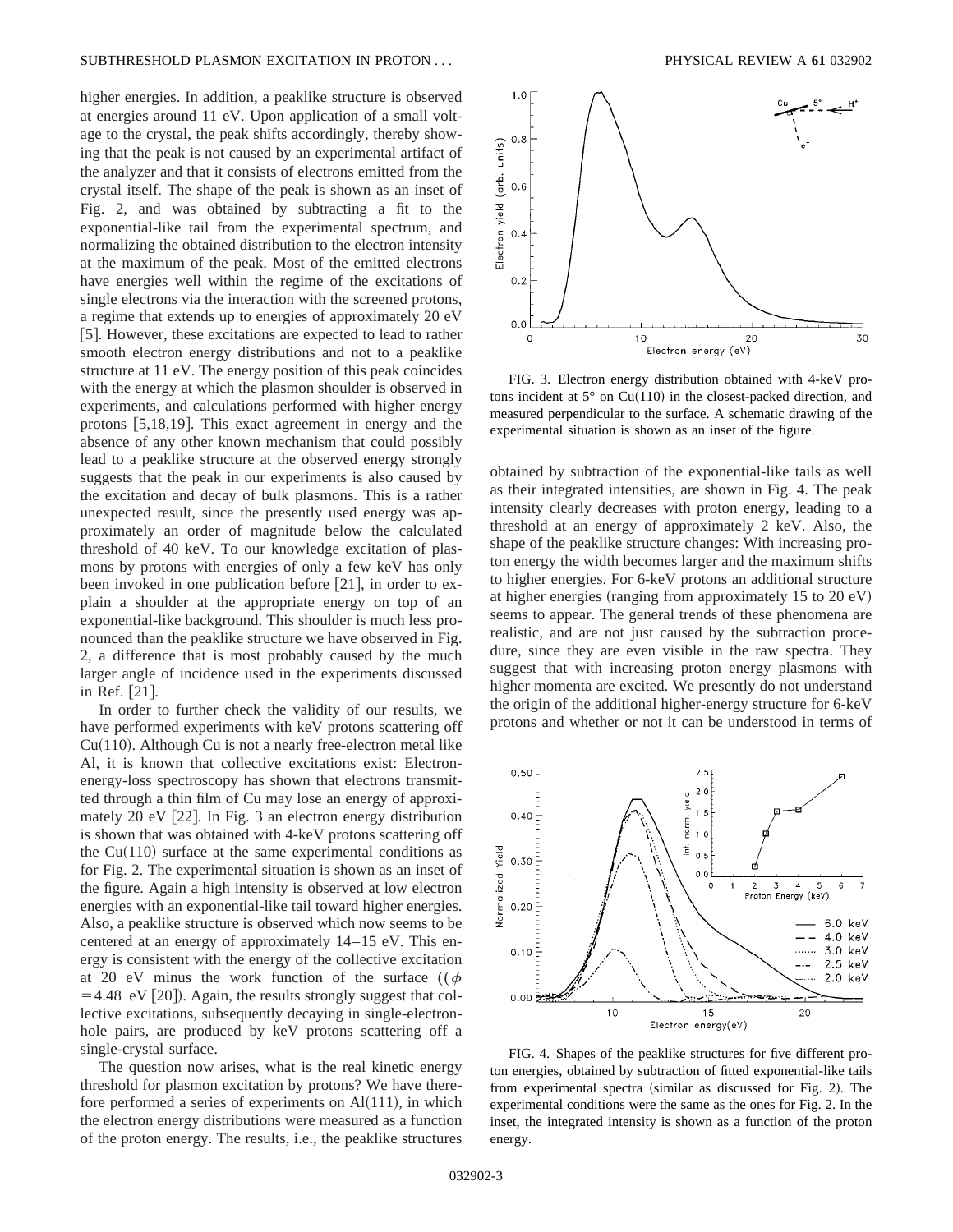

FIG. 5. Shapes of the peaklike structures for  $4$ -keV  $(a)$  and 6-keV (b) protons incident at  $5^\circ$  in the closest-packed direction on Al $(111)$  for different observation angles (given with respect to the surface normal, positive angles are in the direction of the proton beam).

the excitation and decay of plasmons.

To further test the above ideas of excitation and decay of plasmons with finite momenta, we have performed two series of experiments in which the observation angle was varied: One for 4-keV protons and one for 6-keV protons. The results are shown in Figs.  $5(a)$  and  $5(b)$ , respectively. The angles indicated in the figures denote angles with the surface normal (positive angles denote angles in the direction of the proton). With an increasing observation angle the peaklike structure shifts to higher energies and significantly broadens. These effects are more pronounced for the 6-keV protons leading for the two largest observation angles to energy distributions reaching up to at least 25 eV. This energy is in fact too high to be simply understood in terms of the excitation and subsequent decay of plasmons with momenta smaller than the cutoff momentum  $k_c$  (compare to Fig. 1). This will be discussed in more detail in Sec. V.

For the Al spectra, one might be surprised that the spectra do not show any indication of the excitation and decay of surface plasmons. The energy position of the corresponding electrons would be at about 6 eV, which would be very close to the energy of the maximum intensity and to the range of energies that are affected by stray magnetic fields. Therefore, even in the derivative of the spectrum, excitation and decay of surface plasmons would not be discernable. Of course this does not imply that the excitation and decay of surface plasmons does not contribute to the emission of electrons with energies of around 6 eV.

### **V. DISCUSSION**

To explain this remarkable observation of plasmon excitation below the commonly accepted threshold, several mechanisms are possible. One possibility has been proposed in Ref.  $[21]$  as the most plausible one: plasmon excitation by electrons with energies higher than the plasmon energy that have been excited by the protons. The authors came to their conclusion by making a comparison between their experi-



FIG. 6. Absolute electron energy distributions measured perpendicular to the surface obtained with 3-keV protons incident at 5° on Al $(111)$  for two different azimuthal angles of incidence (solid curve: closest packed direction; dashed curve: ''random'' direction).

ments and calculations of the probability for plasmon excitation. We will return to this mechanism later. Another possibility for subthreshold plasmon excitation is that the surface acts as a "third collision partner," and that additional momentum is transferred to the surface: Since the proton scatters off the Al atoms at the surface, it may be that during plasmon excitation excess energy and momentum are transferred via the recoiling of a single Al atom or via the excitation of one or more phonons. A process in which a single recoil atom is involved is, of course, equivalent to the excitation of a plasmon during a proton Al-atom collision. When the momenta of the proton and the Al atom are considered in the center-of-mass frame, one can easily show that on grounds of energy and momentum conservation excitation of a plasmon is allowed. Since the proton mass is small compared to the mass of an Al atom, this process mainly involves the transfer of momentum. When, instead of a single Al atom, one or more phonons are excited, a similar conclusion is reached: The energy of the phonon(s) is small compared to the energy of the plasmon, and the phonon(s), therefore, mainly carries (carry) away excess momentum. Since the number and the impact parameter distribution of the ion-atom collisions at the surface are expected to play an important role in case momentum transfer to the surface is involved in the excitation process, one would expect that the measured structure should depend on the azimuthal angle of incidence. Therefore, we have measured electron spectra from 3-keV protons incident at 5° on the Al surface for two different azimuthal angles of incidence, i.e., in the closest packed direction and in a direction 22° off the closest packed direction (we will call this the "random" direction). To make an absolute comparison possible, the spectra were normalized to the ion-beam flux as measured with a Faraday cup (see also Ref.  $[23]$ ). The results are shown in Fig. 6. Obviously, in the random direction, the intensity of the lowenergy electrons including the peaklike feature at an energy of around 11 eV is drastically smaller than the corresponding intensity measured in the closest-peaked direction, whereas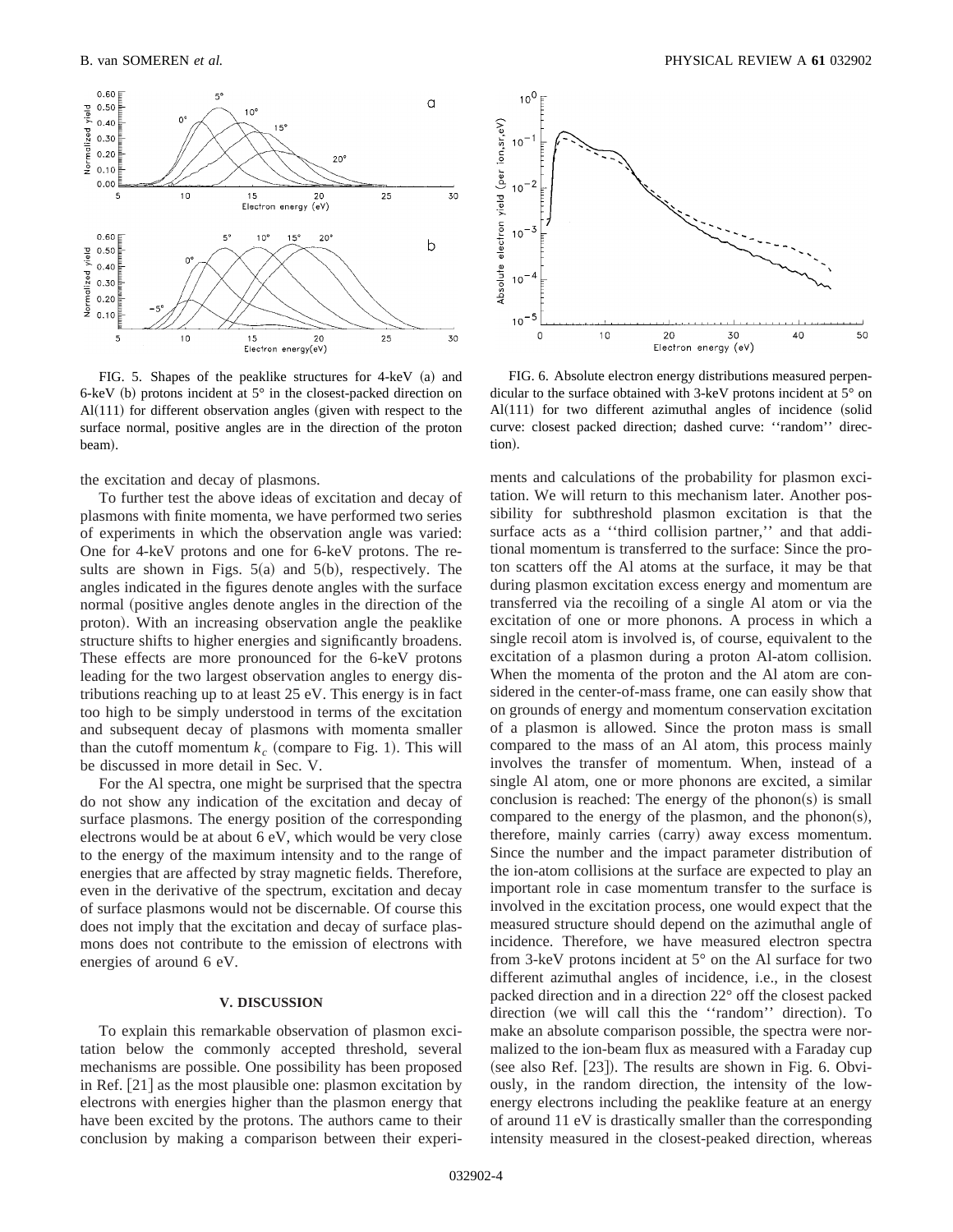

FIG. 7. Dispersion relation for a bulk plasmon in Al according to Eq.  $(1)$  with the width of the curve indicated by the shaded area. Also shown is the energy-loss function of a proton of 6 keV that induces an excitation without exchanging additional momentum with the target (solid curve). If the proton transfers additional momentum of  $\Delta\hbar k_L$  to the target, the energy-loss function has to be shifted in the horizontal direction. Plasmon excitation is allowed only if the shifted curve (dashed curve) intersects with the plasmon dispersion relation.  $k_c$  and  $k_F$  denote critical and Fermi wave vectors for Al, respectively.

the intensity of the high-energy electrons is larger. These observations are consistent with the interpretation that plasmons are excited with the surface involved as a ''third collision partner'': It is known that when the ions are incident in the closest-packed direction they undergo many more ionatom collisions than in the random direction (see, e.g., Ref. [23]), thereby being better able to transfer momentum to the surface. On the other hand, the observations are clearly not consistent with the interpretation that plasmons are excited by higher-energy electrons: The number of high-energy electrons is not at all proportional to the probability for plasmon excitation. Although the measurements shown in Fig. 6 are clearly in favor of the mechanism in which excess momentum is transferred to the surface, we can of course not exclude some contribution from high-energy electrons. It should be noted that in the spectra shown in Ref.  $[21]$ , that were taken at much larger angles of incidence, the contribution of the plasmon feature to the electron emission is much smaller. It may very well be that the relative contributions of the different mechanisms strongly depend on the angle of incidence.

Not taking into account angular scattering of the proton, and assuming that both the plasmon and third collision partner have momenta parallel to the proton momentum, the condition for plasmon excitation to occur can simply be illustrated by shifting the energy-loss function of the ion. This is shown schematically in Fig. 7 for a 6-keV proton. The energy-loss function of the proton that induces an excitation without exchanging additional momentum with the lattice is shown by the solid line. If the proton transfers an additional momentum of  $\Delta(\hbar k_L)$  to the surface, the energy-loss function of the ion has to be shifted in the horizontal direction. Plasmon excitation is allowed only if this shifted curve intersects with the plasmon dispersion curve, as shown in the figure. Since the slope of the energy-loss function of the ion is proportional to the ion velocity [see Eq.  $(3)$ ], the smallest amount by which the curve has to be shifted for plasmon excitation to occur  $\left[\Delta(\hbar k_L)_{\text{min}}\right]$  increases with decreasing ion velocity. For the experimentally observed threshold energy of 2 keV,  $\Delta(\hbar k_L)_{\text{min}}$  amounts to approximately  $2(\hbar k_F)$ . The corresponding momentum of the plasmon, on the other hand, decreases with decreasing ion velocity. This is consistent with the observations shown in Fig. 4, which suggest that with increasing proton energy plasmons with higher momenta are excited. As already discussed for the angular distributions shown in Fig. 5, however, the observed energy shifts are too large to be solely accounted for by excitation and decay of plasmons with momenta smaller than the cutoff momentum  $k_c$ . These larger shifts may be understood if one assumes that the emitted electrons are accelerated in the field of the receding protons. It also may be that plasmons with momenta larger than  $k<sub>c</sub>$  are excited. In fact, the excitations then should not be understood as plasmons but as a kind of a resonance that enhances the probability for electron-hole pair excitations. These different possible contributions to the energy shifts are presently under study.

From the above considerations on energy and momentum conservation, the occurrence of a threshold at a proton energy of 2 keV cannot be explained: When either a single recoil atom or one or more phonons are involved in the excitation process, in principle there is no limitation on the amount of momentum that can be transferred. It therefore seems that for understanding the threshold behavior a careful study of the excitation process itself, including angular scattering of the proton, has to be performed. Possible contributions of other excitations of the electron gas, like electronhole pair excitations, should also be considered. This is beyond the scope of the present publication. It should be noted, however, that the value for the minimum momentum transfer at the threshold energy of 2 keV is rather close to  $\hbar G$ , with  $G$  the reciprocal-lattice vector in the closestpacked direction of Al $(111)$ . This also suggests that exchange of a reciprocal-lattice vector during plasmon excitation may play a role. Finally, one should realize that we have only considered minimum momentum transfer and that the above simple constructions only yield reasonable values for  $\Delta(\hbar k_l)$  if virtually no momentum is transferred perpendicular to the proton momentum.

In conclusion, we have performed experiments that strongly suggest that plasmon excitation on  $Al(111)$  occurs by protons with energies down to 2 keV. This energy is more than an order of magnitude below the generally accepted threshold of 40 keV. We have given an explanation which implies that the excess momentum is transferred to the Al target. In order to understand the mechanism in more detail as well as its threshold behavior, more experimental as well as theoretical studies are needed.

#### **ACKNOWLEDGMENTS**

We thank M. Rösler for helpful discussions. This work was performed as part of the program of the ''Stichting voor